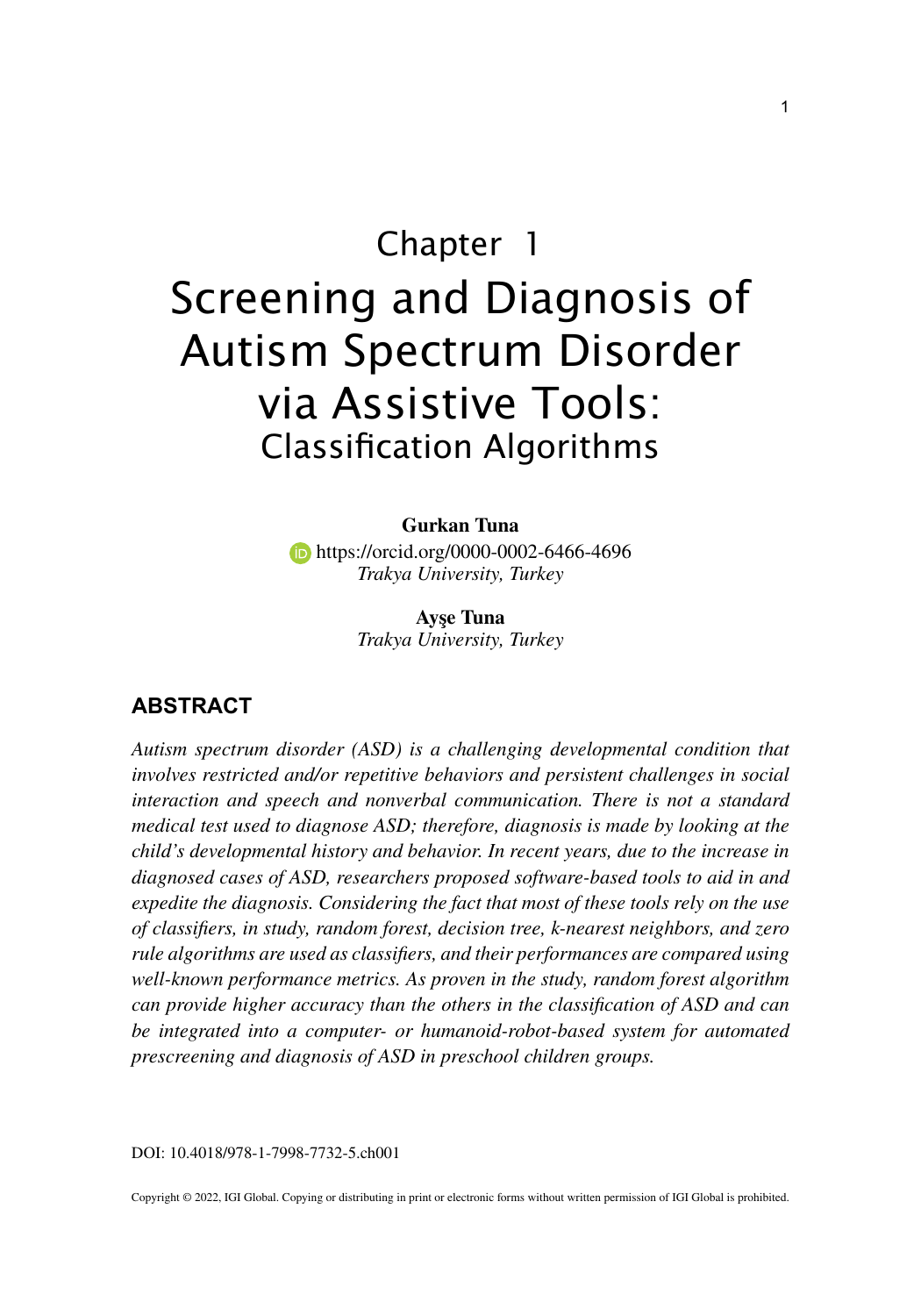#### **INTRODUCTION**

Autism Spectrum Disorder (ASD) is a neurodevelopmental disorder with an increasing prevalence around the world. Therefore, it is expressed as a problem of global concern (Centers for Disease Control and Prevention, 2016; Charron *et al.*, 2017). According to the results published in the Center for Disease Control and Prevention (CDC) 2016 report, 1 in 54 children in the United States of America was diagnosed with ASD. In addition, it is noted that this disorder is 4-5 times more common in boys than in girls (Baio *et al.*, 2018; Fombonne, 2003; Yapko, 2003). Among the possible causes and factor risks of ASD, neurobiological, genetic and environmental factors are mentioned. However, there is no definite conclusion as to which of these factors affect to what extent ASD (Kırcaali-İftar, 2012). Also, ASD starts manifesting itself at very low ages (Boucher, 2017). However, diagnosing it early is generally difficult due to the unavailability of a specific exam or trial and mainly depends on the expertise used to assess the patient behavior during direct interviews (McCarty & Frye, 2020).

ASD causes a broad range of learning disabilities unique to each child. Because, each child has different executive function levels and sensory processing difficulties that play a critical role in the type and severity of learning disabilities. Therefore, classrooms must be equipped enough to help every student work around their difficulties. With the right classroom accommodations, barriers to learning can be overcome and children with ASD can be helped to tackle schoolwork with confidence.

Children with ASD need opportunities to participate in classroom activities that model and allow them to understand societal expectations. In the classroom activities, sufficient opportunities should be provided to them so that they can practice acceptable behavior and then generalize it to broader settings (Humphrey & Symes, 2013). It is expected with these activities and also by this way they can acquire an understanding of their strengths and their interrelationships with others. In addition to improved social acceptance and improved social communication, inclusion may also reduce symptoms and allow for social learning. However, for some children with ASD, social experiences are negative and these children are reported to feel lonely, socially excluded, and bullied.

It is critical to reduce unnecessary referral for ASD evaluations by a sequence of primary and secondary screening tools (Aresti-Bartolome & Garcia-Zapirain, 2014). Because unnecessary evaluations can create more stress on the family and generally lead to a significant delay in the evaluation and start of the appropriate treatments (Zunino *et al.*, 2018). It is known that diagnosing children with ASD in the early period, providing care and education services immediately after the diagnosis process, and intensive behavioral education in the first years have a significant effect on the development of children with ASD (Autism Research Program, 2010; Bodur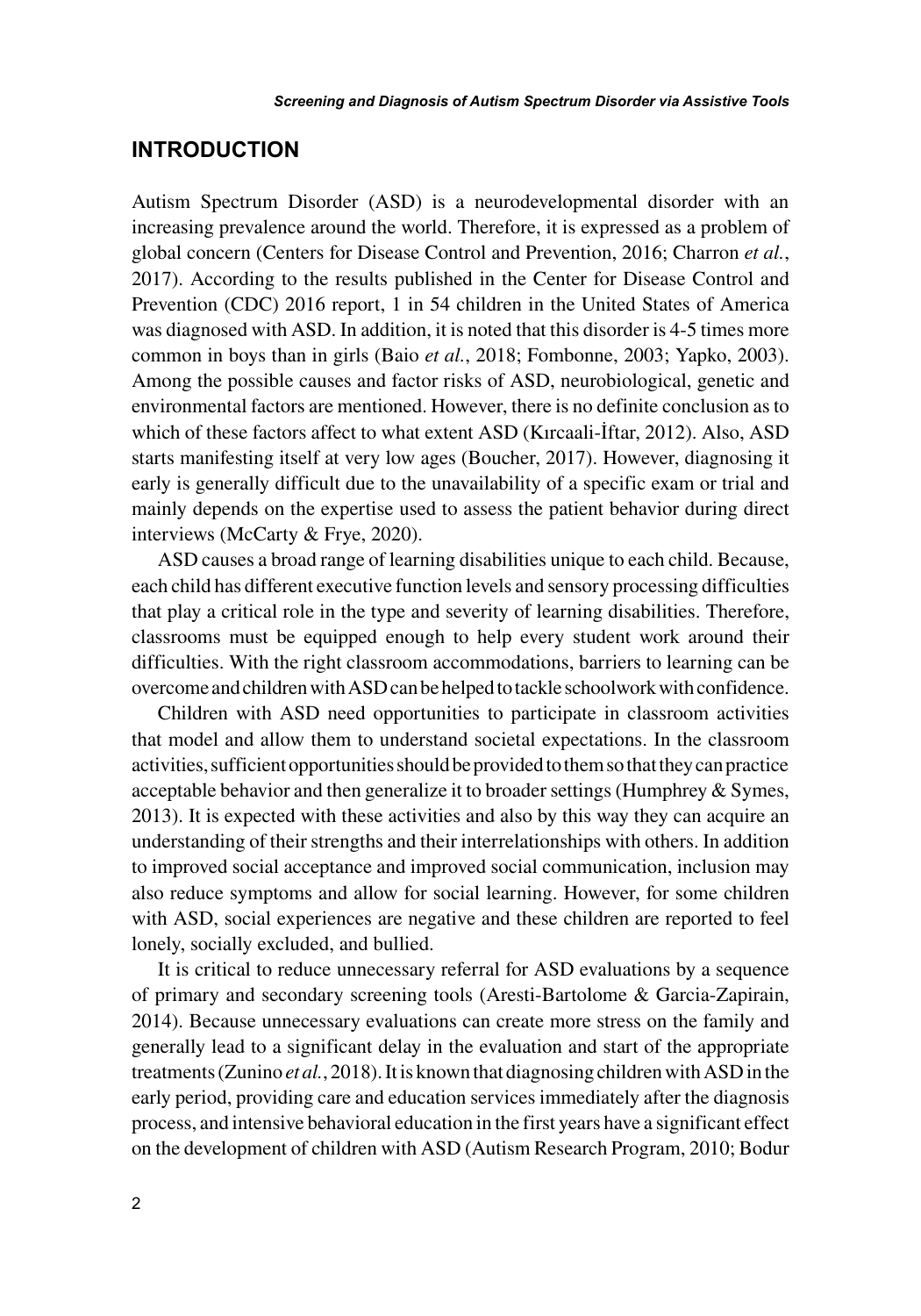19 more pages are available in the full version of this document, which may be purchased using the "Add to Cart"

button on the publisher's webpage: [www.igi-](http://www.igi-global.com/chapter/screening-and-diagnosis-of-autism-spectrum-disorder-via-assistive-tools/294636)

[global.com/chapter/screening-and-diagnosis-of-autism-](http://www.igi-global.com/chapter/screening-and-diagnosis-of-autism-spectrum-disorder-via-assistive-tools/294636)

[spectrum-disorder-via-assistive-tools/294636](http://www.igi-global.com/chapter/screening-and-diagnosis-of-autism-spectrum-disorder-via-assistive-tools/294636)

## Related Content

### The Rise of the Digital Polymath: Switzerland Is Crossing the Computer Science Education Chasm Through Mandatory Elementary Pre-Service Teacher Education

Alexander Repenning, Anna Lamprou and Patrick Wigger (2020). Handbook of Research on Integrating Computer Science and Computational Thinking in K-12 Education (pp. 191-219).

[www.irma-international.org/chapter/the-rise-of-the-digital-polymath/246597](http://www.irma-international.org/chapter/the-rise-of-the-digital-polymath/246597)

#### Qualitative Inquiry in Early Childhood Education Research: Interviewing to Study Schools' Recognition of Funds of Knowledge in the Kindergarten **Transition**

Karlyn R. Adams-Wiggins and Hebbah El-Moslimany (2021). Supporting Children's Well-Being During Early Childhood Transition to School (pp. 341-357). [www.irma-international.org/chapter/qualitative-inquiry-in-early-childhood-education](http://www.irma-international.org/chapter/qualitative-inquiry-in-early-childhood-education-research/262419)[research/262419](http://www.irma-international.org/chapter/qualitative-inquiry-in-early-childhood-education-research/262419)

#### Investigating English Language Learners' Reading Gains From Technology-Based Instruction

Kelly M. Torres, Aubrey Statti and Caroline A. Morales (2022). International Journal of Curriculum Development and Learning Measurement (pp. 1-16). [www.irma-international.org/article/investigating-english-language-learners-reading/290385](http://www.irma-international.org/article/investigating-english-language-learners-reading/290385)

#### Research-Based Design and Use of Picture Books to Promote Children's Early Mathematical Learning: A Conceptual Model

Connor D. O'Rear, Erica L. Zippert, Patrick Ehrman, Alexa Ellis and David J. Purpura (2022). Handbook of Research on Innovative Approaches to Early Childhood Development and School Readiness (pp. 602-636).

[www.irma-international.org/chapter/research-based-design-and-use-of-picture-books-to](http://www.irma-international.org/chapter/research-based-design-and-use-of-picture-books-to-promote-childrens-early-mathematical-learning/300007)[promote-childrens-early-mathematical-learning/300007](http://www.irma-international.org/chapter/research-based-design-and-use-of-picture-books-to-promote-childrens-early-mathematical-learning/300007)